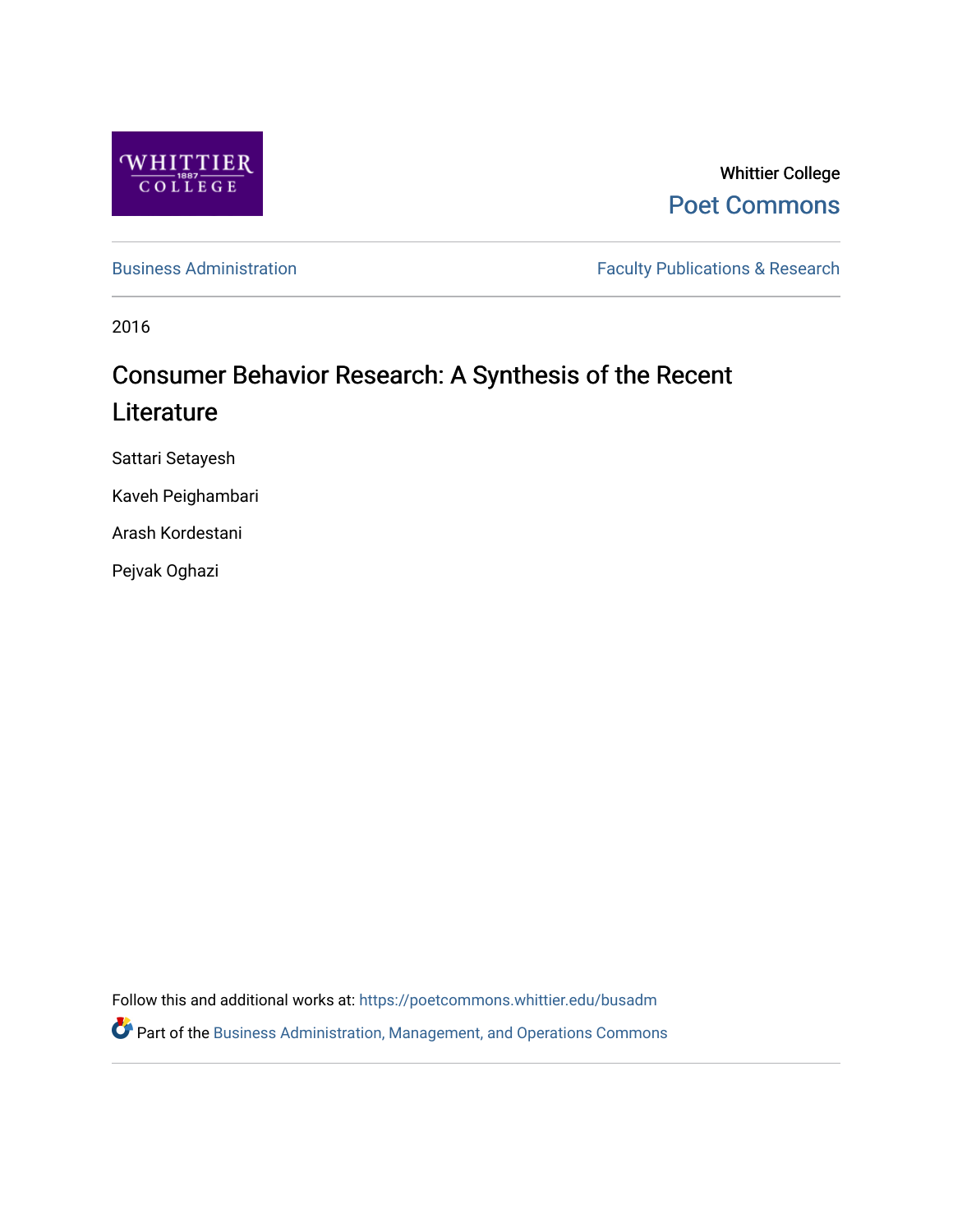*Article*

## **Consumer Behavior Research: A Synthesis of the Recent Literature**

SAGE Open April-June 2016: 1–9 © The Author(s) 2016 DOI: 10.1177/2158244016645638 sgo.sagepub.com



Kaveh Peighambari<sup>I</sup>, Setayesh Sattari<sup>I</sup>,  $\bm{\mathsf{Arash}}$  Kordestani<sup>2</sup>, and Pejvak Oghazi<sup>1</sup>

## **Abstract**

This article analyzes 12 years of recent scholarly research on consumer behavior published in the five leading international journals in this field. Analyzing academic contributions to a specific area of research provides valuable insights into how it has evolved over a defined period. The approach was to briefly discuss content analysis and its application in scholarly literature review studies. The methodology used here involves the classification of topics to evaluate key trends in consumer behavior literature. It includes a ranking of topics published, typology of the published articles, the research classification in terms of methodologies, and analysis techniques. The most cited articles in the field and within each journal are also examined. The comprehensive literature review of consumer behavior research undertaken in this article could advance the discipline of consumer behavior research by elucidating the evolution of consumer behavior literature in the studied period.

## **Keywords**

consumer behavior, content analysis, literature review, consumer behavior research, trends

## **Introduction**

Consumer behavior has always been an area of major interest for social science researchers, witnessing an explosion over the past 50 years (MacInnis & Folkes, 2010). Accordingly, literature on this topic has been the center of attention in a number of previous studies (Arndt, 1986; Battalio et al., 1974; Belk et al., 2012; Hameed, Waqas, Aslam, Bilal, & Umair, 2014; Hawkins & Mothersbaugh, 2009; Howard & Sheth, 1968; Robertson & Kassarjian, 1991; Solomon, 2013). Literature on consumer behavior is diverse and extensive as changes in society, economics, and technology affect the way consumers behave.

Inevitably, these changes lead to changed consumer behavior studies by which, when, how, and why the topics are studied. Like any other discipline, systematic analysis of the knowledge development status of consumer behavior field is critical in ensuring its future growth (Williams & Plouffe, 2007). It is of a greater importance for a field of research such as consumer behavior that, as MacInnis and Folkes (2010) claimed, is thriving by the growing number of articles and topics examined. One way of conducting this systematic analysis is through studying scholarly literature, which can illustrate a discipline's intellectual history (Pasadeos, Phelps, & Kim, 1998). In this regard, to assess a discipline's accrued knowledge, in-depth reviews of research published in peer-reviewed journals are the most relevant and useful resources (Üsdiken & Pasadeos, 1995; Williams & Plouffe, 2007). The importance of consumer behavior in

the different disciplines of business literature also suggests the need for an up-to-date look at the literature in this field. Beyond helping consumer behavior scholars and practitioners develop a better understanding of the direction in which the field is progressing and identify the gaps, such studies will provide a guideline for them in positioning their future research and marketing efforts.

In this regard, a technique such content analysis, which can be used to analyze message content and handling, is ideal for conducting such literature review studies. As an observational research method, content analysis systematically evaluates the symbolic content of all forms of recorded communications (Sattari, 2012). It can be considered as an empirical starting point generating new research evidence about the nature and effect of specific communications (Kolbe & Burnett, 1991; Vallet-Bellmunt, Martínez-Fernández, & Capó-Vicedo, 2011). Content analysis not only helps identify central issues to the field but can also help to reveal areas where more work needs to be undertaken, particularly if these are considered to be important and defining issues in the discipline (Cokley, Caldwell, Miller, & Muhammad, 2001). Such integrative review of consumer

#### **Corresponding Author:**

Kaveh Peighambari, Department of Marketing, School of Business and Economics, Linnaeus University, 35195 Vaxjo, Sweden. Email: [kaveh.peighambari@lnu.se](mailto:kaveh.peighambari@lnu.se)

Creative Commons CC-BY: This article is distributed under the terms of the Creative Commons Attribution 3.0 License  $\odot$  $(cc)$ (http://www.creativecommons.org/licenses/by/3.0/) which permits any use, reproduction and distribution of the work without further permission provided the original work is attributed as specified on the SAGE and Open Access pages (https://us.sagepub.com/en-us/nam/open-access-at-sage).

<sup>&</sup>lt;sup>1</sup> Linnaeus University, Vaxjo, Sweden <sup>2</sup>Luleå University of Technology, Sweden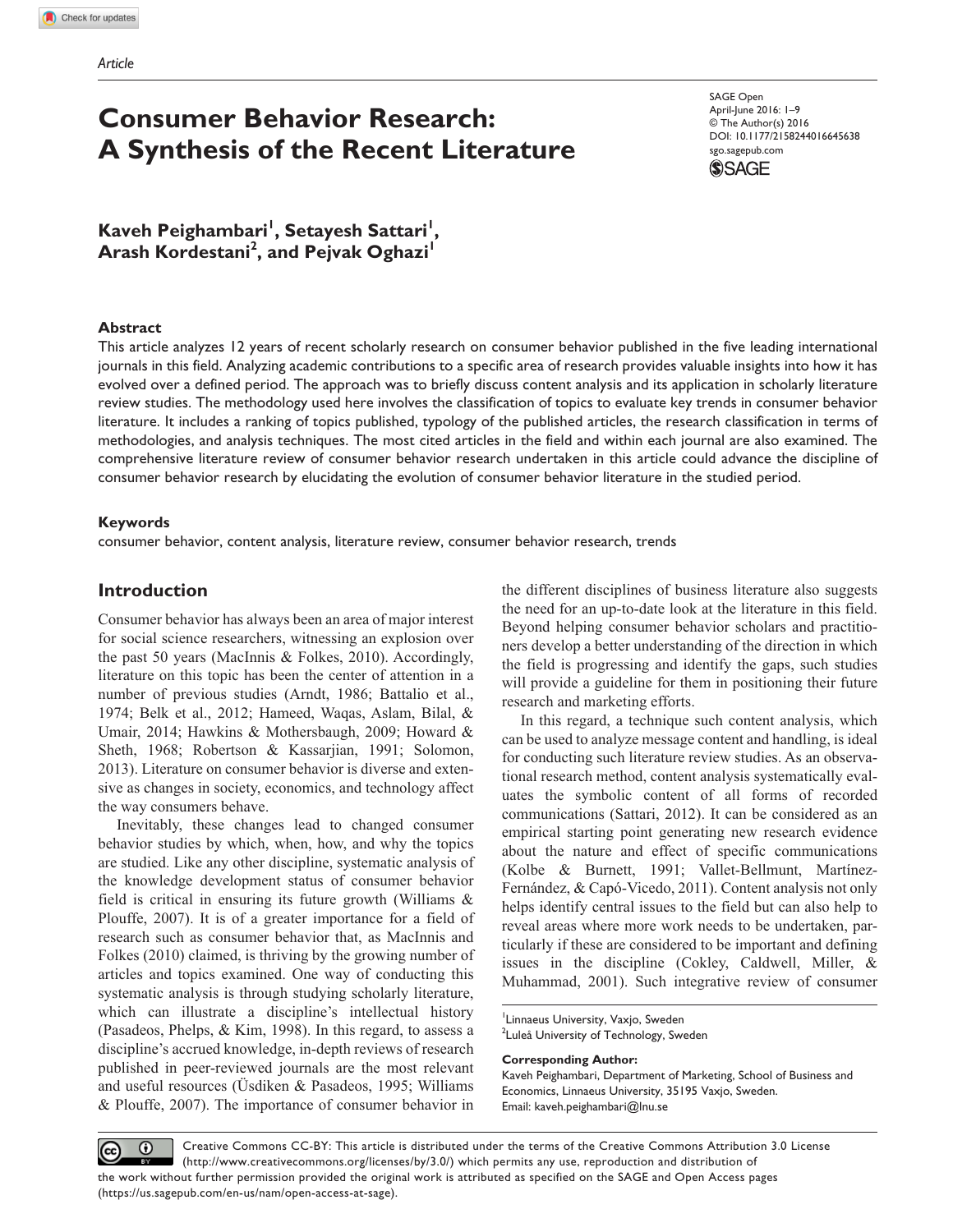behavior research as a diverse discipline with an overwhelming scope in peer-reviewed journals is necessary if the field is to progress in a systematic fashion. Moreover, although content analysis of journals can be time-consuming and data intensive, such studies provide direction into future areas of needed inquiry in the field by offering insight about the topical, methodological, and theoretical trends into research communities (Williams & Plouffe, 2007).

According to Buboltz, Miller, and Williams (1999), an examination of articles published in a journal reveals the trends and issues that impact the discipline. A content analysis of journal articles within a specific discipline allows for an examination of the kinds of topics that are deemed important to the particular field the journal represents (Cokley et al., 2001). In consumer studies, marketing research, and other business disciplines, literature investigations can also provide insights into the specific journals' contributions to the field as well as the specific published works (Sattari, 2012). This, in turn, can be used to describe a discipline's intellectual history (Pasadeos et al., 1998). A comprehensive content analysis of peerreviewed journal publications in a field encourages the scholars to assess the entire "forest" of knowledge by taking a step back from their individual "trees" (Williams & Plouffe, 2007).

Such studies have been conducted within a variety of disciplines based on publications in the most respected journals. Two examples are the Pasadeos et al. (1998) and West (2007) studies reporting on the impact of advertising on researchers during different periods of time. Buboltz et al. (1999) and Cokley et al. (2001) have contributed similar studies in psychology. Others have targeted the consumer behavior field such as the studies done by Kassarjian (1977) and Helgeson, Kluge, Mager, and Taylor (1984), but there is no current review of the field. Therefore, given the importance of consumer behavior research, a comprehensive literature study of more recent contributions to this area of research is warranted.

In this regard, this article serves to assess the structure and evolution of consumer behavior research content in business disciplines. The purpose of this literature review is to systematically review consumer behavior research over a 12-year period in five major journals in the field. Such an examination of diverse research in this discipline allows for identification of shifts and changes in a longitudinal manner. This article presents the results of a comprehensive content analysis covering 12 years of research in the domain of consumer behavior. Our review, which evaluated more than 1,000 articles published across five key journals, provides a descriptive snapshot of the status of consumer behavior research including the most dominant topics based on Helgeson et al.'s (1984) framework and methodological and analytical approaches, in addition to citation statistics of the reviewed consumer behavior articles.

## **Method**

To examine the content of consumer behavior literature, trace its evolution, and identify the main streams of research

over time, a content analysis was first performed on the articles focusing on consumer behavior. Helgeson et al. (1984) classified 32 years of consumer behavior literature from selected journals and proceedings. As there did not seem to be a comprehensive review and classification of consumer behavior topics in the literature, they tried to rectify the situation by examining the evolution of consumer behavior literature as a topic between 1950 and 1981. No similar research has been carried out since 1981, so this study replicates Helgeson et al.'s work based on the framework proposed by Berthon, Pitt, Ewing, and Carr (2002) by extending its context to the period 1998-2009.

The purpose of this article is, therefore, to cover 12 years (1998-2009) of literature to investigate consumer behavior growth as a research topic in the literature. Like Helgeson et al. (1984), our objective is not to evaluate the results of the research but to categorize and evaluate trends as found in the following publications: (a) *Journal of Consumer Research* (*JCR*), (b) *Journal of Marketing* (*JM*), (c) *Journal of Marketing Research* (*JMR*), (d) *Journal of Advertising* (*JA*), and (e) *Journal of Advertising Research* (*JAR*).

The choice of these five journals is straightforward as they have held positions as the top consumer behavior journals and business journals for decades. Evidence of this comes from many sources, such as the ABS' (Chartered Association of Business Schools) Academic Journal Quality Guide Studies evaluating these journals at the top level of business journals.

Evidence is also available from the Web of Science Internet library source and Thomson Reuters journal citation reports, both measuring the influence of publications based on impact factors (defined as the frequency with which articles from a journal have been cited). The last journal citation report from Web of Science (2014) shows that *JCR* (5-year impact factor of 5), *JM* (5-year impact factor of 7.42), *JMR* (5-year impact factor of 3.77), *JA* (5-year impact factor of 1.73), and *JAR* (5-year impact factor of 2.54) have consistently been positioned as top influential business journals (Journal Citation Reports, 2014). Moreover, the idea behind choosing these journals was to cover various disciplines among business studies such as marketing, advertising, and consumer research. Choosing these five journals also helped to evaluate articles published by different publishers, namely, the American Marketing Association (AMA), Oxford University Press, Taylor & Francis, and World Advertising Research Center.

Moreover, as claimed by Furrer, Thomas, and Goussevskaia (2008), established influential journals, such as the ones chosen in this study, set the bar for studies within their frame of reference by forming the theoretical and empirical work in their discipline.

However, it must be said that notable contributions to consumer behavior research have come from other sources, particularly books and monographs, which we did not examine. In total, 2,915 articles published in the five journals during the period under study were included in our review.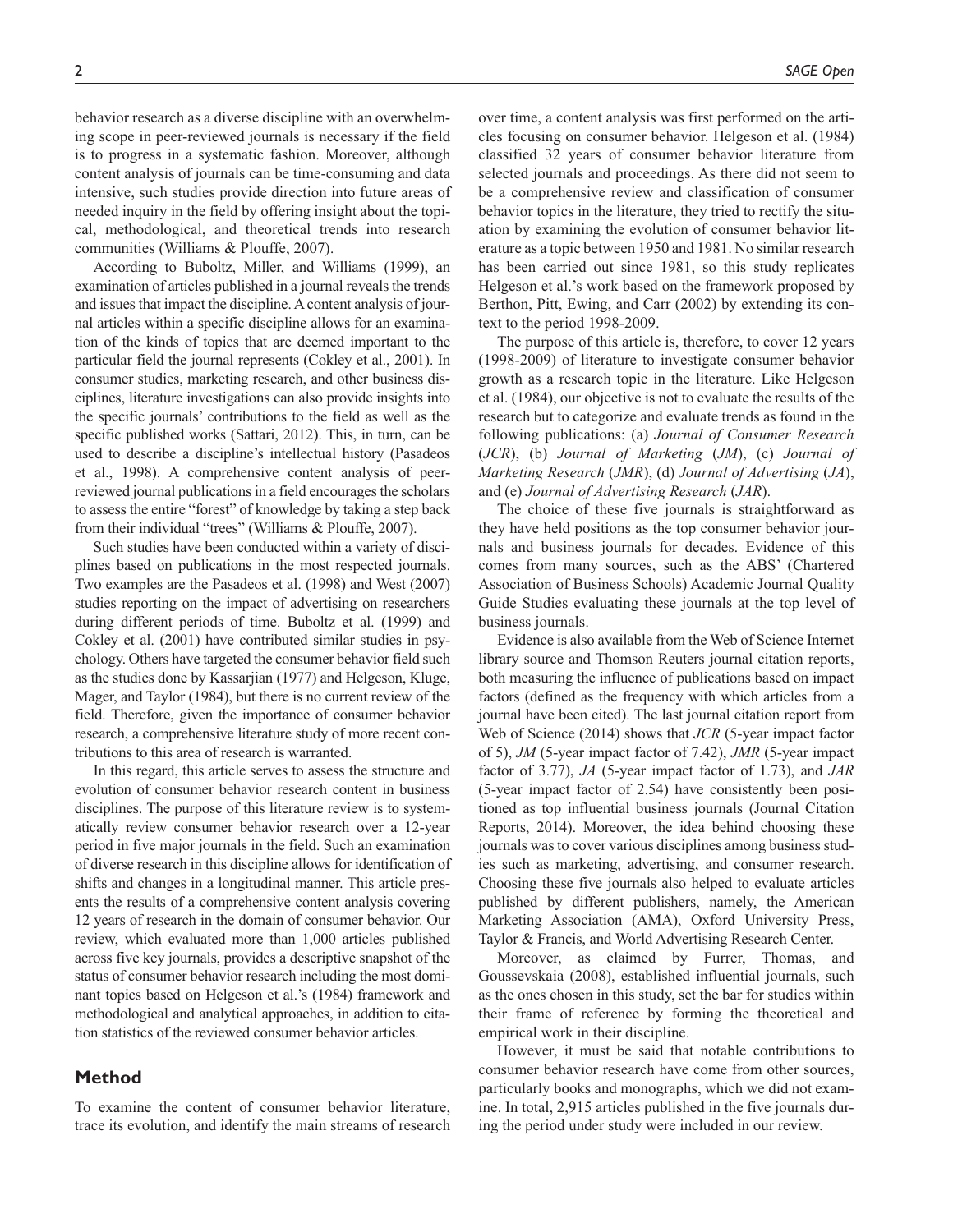| <b>Table 1.</b> Number of Total and Consumer Behavior Articles. |
|-----------------------------------------------------------------|
|-----------------------------------------------------------------|

| Year | Description                | Journal of<br>Advertising | Journal of<br>Advertising<br>Research | Journal of<br>Consumer<br>Research | lournal of<br>Marketing | Journal of<br>Marketing<br>Research | All five<br>journals |
|------|----------------------------|---------------------------|---------------------------------------|------------------------------------|-------------------------|-------------------------------------|----------------------|
| 1998 | Total                      | 32                        | 46                                    | 34                                 | 27                      | 63                                  | 202                  |
|      | Consumer behavior articles | $\mathbf{H}$              | $\overline{13}$                       | 20                                 | 6                       | 16                                  | 66                   |
| 1999 | Total                      | 24                        | 49                                    | 33                                 | 48                      | 58                                  | 212                  |
|      | Consumer behavior articles | 13                        | 22                                    | 21                                 | $\overline{10}$         | 8                                   | 74                   |
| 2000 | Total                      | 27                        | 50                                    | 44                                 | 48                      | 58                                  | 227                  |
|      | Consumer behavior articles | 12                        | 26                                    | 33                                 | 6                       | 4                                   | 91                   |
| 2001 | Total                      | 29                        | 52                                    | 59                                 | 42                      | 61                                  | 243                  |
|      | Consumer behavior articles | $\mathbf{H}$              | 30                                    | 42                                 | 9                       | 15                                  | 107                  |
| 2002 | Total                      | 33                        | 56                                    | 49                                 | 46                      | 58                                  | 242                  |
|      | Consumer behavior articles | $\mathbf{H}$              | 9                                     | 34                                 | $\perp$                 | 17                                  | 82                   |
| 2003 | Total                      | 30                        | 41                                    | 47                                 | 35                      | 47                                  | 200                  |
|      | Consumer behavior articles | 13                        | 8                                     | 31                                 | 6                       | 15                                  | 83                   |
| 2004 | Total                      | 28                        | 40                                    | 78                                 | 44                      | 47                                  | 237                  |
|      | Consumer behavior articles | 4                         | 12                                    | 52                                 | 15                      | 4                                   | 107                  |
| 2005 | Total                      | 37                        | 41                                    | 60                                 | 52                      | 47                                  | 237                  |
|      | Consumer behavior articles | 12                        | 12                                    | 44                                 | 20                      | 12                                  | 100                  |
| 2006 | Total                      | 44                        | 39                                    | 61                                 | 46                      | 68                                  | 258                  |
|      | Consumer behavior articles | 17                        | 20                                    | 46                                 | 18                      | 17                                  | 118                  |
| 2007 | Total                      | 46                        | 50                                    | 52                                 | 55                      | 63                                  | 266                  |
|      | Consumer behavior articles | 20                        | 23                                    | 41                                 | 18                      | 25                                  | 127                  |
| 2008 | Total                      | 40                        | 59                                    | 86                                 | 54                      | 55                                  | 294                  |
|      | Consumer behavior articles | 9                         | 27                                    | 71                                 | 18                      | 17                                  | 152                  |
| 2009 | Total                      | 34                        | 56                                    | 82                                 | 61                      | 64                                  | 297                  |
|      | Consumer behavior articles | 17                        | 28                                    | 67                                 | 21                      | 23                                  | 156                  |
|      | Total                      | 404                       | 579                                   | 685                                | 558                     | 689                                 | 2,915                |
|      | Consumer behavior articles | 170                       | 240                                   | 502                                | 158                     | 193                                 | 1,263                |
|      | %                          | 42.1                      | 41.5                                  | 73.3                               | 28.3                    | 28                                  | 43.3                 |

The first decision made by each reviewer was whether the article dealt with consumer behavior. Hence, in the initial phase of this research, the authors manually reviewed every issue of the five examined journals to identify articles for inclusion in the analysis. First each article's title, abstract, and keywords were evaluated, and if they included consumer behavior (or behaviour), then the article would be on the list for further analysis. In many cases, this criterion was not met so the full article was inspected and skimmed through to determine whether that the article was related to consumer behavior. A very small number of publication entries, such as editorials, points of view, abstracts, and book reviews, were excluded from the analysis. In total, this identification phase yielded a sample of 1,263 consumer behavior articles (Table 1).

The second phase of the study involved systematically categorizing the major aspects of each chosen article. Both deductive and inductive procedures were conducted to determine the categories used in the content analysis of the articles. The initial inclusion of content topics relied on deductive procedures, meaning that the reviewed consumer behavior articles were classified into 37 topics, which were divided into four major areas, *Internal, Purchase Process, External*, and *Miscellaneous* (Table 1), as previously determined by

Helgeson et al. (1984). This categorization can be explained through Wright's (2006) perspective in that the variety of human internal factors, external environment, and problemsolving processes should be identified when trying to understand consumer behavior. Accordingly, the Internal category covers topics associated with consumers' individual and psychological factors, whereas the topics categorized under External involve situational and social factors.

To ensure consistent classification of multitopic articles, in cases where an article could be classified under more than one topic, the authors discussed the article and obtained a consensus about the closest topic, which the article covered. Then, each article was classified based on its research typology as being either qualitative, quantitative, or both. In the next step, by using Google Scholar, the number of citations for each selected article was gathered.

Articles were further categorized according to research methodology. Helgeson et al. (1984) used a group of four methods: Survey, Experiment, Discussion, and Other. Inductive procedures were used to develop additional categories for the articles' methodologies and analysis techniques. This was done by each author independently reviewing the contents of articles they were assigned and then meeting and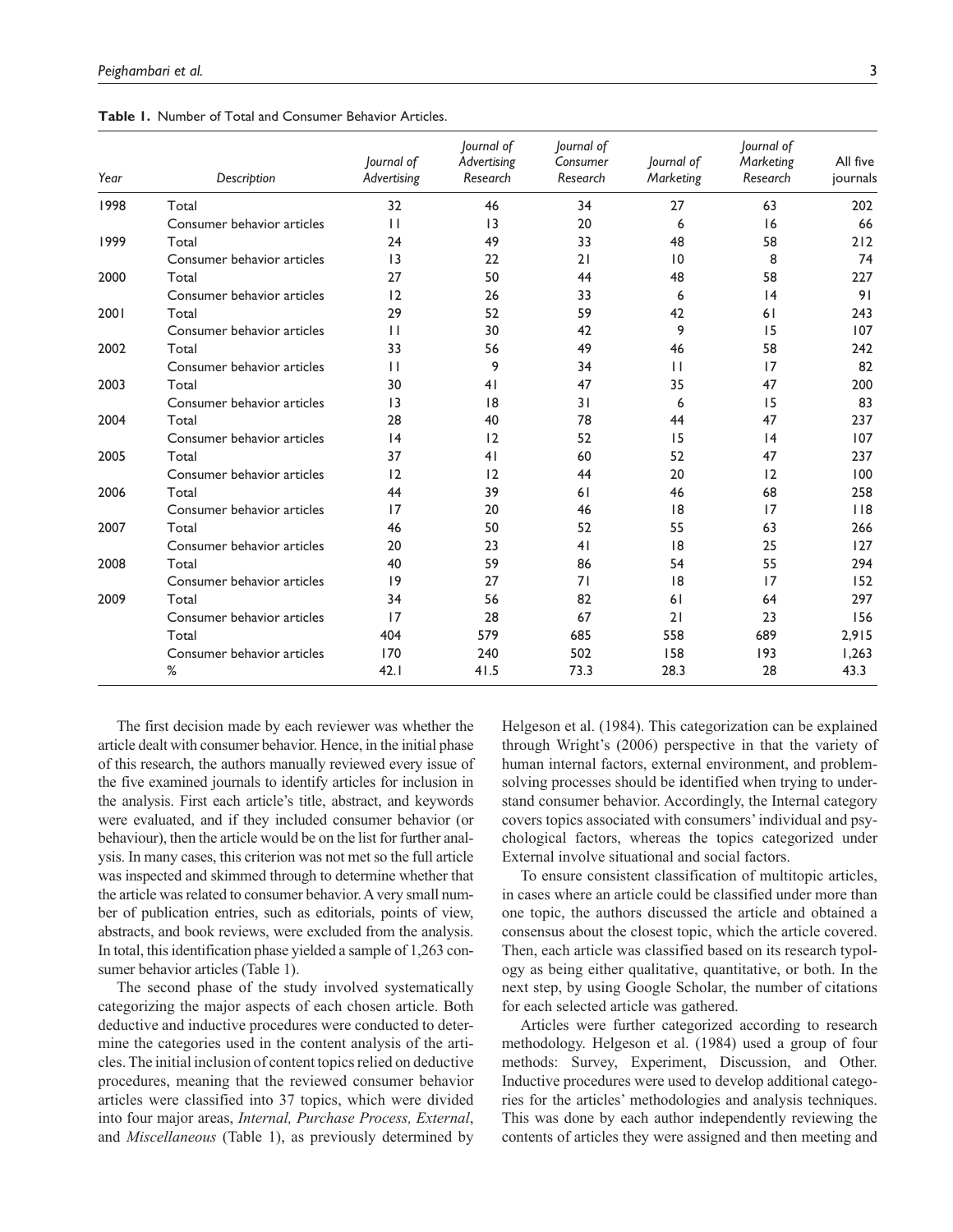

**Figure 1.** Trend of total and consumer behavior articles.

discussing their overall impressions of the types of articles published in the journal. The inductive procedures resulted in adding a new separate category to the research methods (case study) and one to the analysis techniques (structural equation modeling [SEM]).

## **Analysis and Results**

The number of consumer behavior articles during the studied time period ranged from 66 per year in 1998 to 156 per year in 2009 (Table 1). These numbers as a percentage of total articles appearing in the literature in the five selected journals are illustrated in Figure 1.

At least three characteristic life-cycle patterns seemed to emerge, when plotting the percentage of consumer behavior articles devoted to each of four major areas over time (Figure 2). The first pattern is exemplified by *External* area, which, despite its consistent appearance in the literature, showed a decline in the number of articles compared with the other three areas. This pattern for *External* topics is negatively skewed with periodic peaks through time. A second pattern is exhibited by *Internal* topics, which are still in a growth stage showing a gradually increasing interest in the literature. The skewness for pattern is positive without any significant periodic peaks through time. The *Purchase Process* area revealed a third pattern, which is also positively skewed but with some periodic and major peaks through time. Despite a decline in the height of these peaks over time, the *Purchase Process* topics remain an important part of the literature, and this trend is growing.

Table 2 exemplifies the frequency and percentage of articles that each of the main area of topics covered compared with the reviewed articles in consumer behavior fields in the reviewed journals.

As mentioned above, 37 major topics in consumer behavior were selected in categorizing articles, which were then grouped into four major areas. Using these categories, Table 3 shows the percentage of occurrence of each topic within the reviewed consumer behavior articles.

According to the findings, the most studied topic within consumer behavior articles in the five journals was Perception, which was covered in 12% of the articles. Only slightly less common, Attitudes came next (11.5%), while the third topic, at almost half the size of the preceding two, with 6.2%, was Brand awareness/loyalty.

In Table 3, bold fonts highlight the most studied topic in each major area. As discussed earlier, the present study classified articles based on their research typology, methodology, and the data analysis techniques used. Findings revealed that a large number of the reviewed consumer behavior articles were classified as quantitative studies (76%), as shown in Table 4. To dig deeper into this matter, we also evaluated the relationship between the types of studies (qualitative and quantitative) with respect to the four topic categories as shown in Table 5.

Moreover, according to the research methodology, experiments and surveys were the most common instruments for conducting consumer behavior research. This can be described as the nature of consumer behavior as related to studying and observing consumers. The articles were also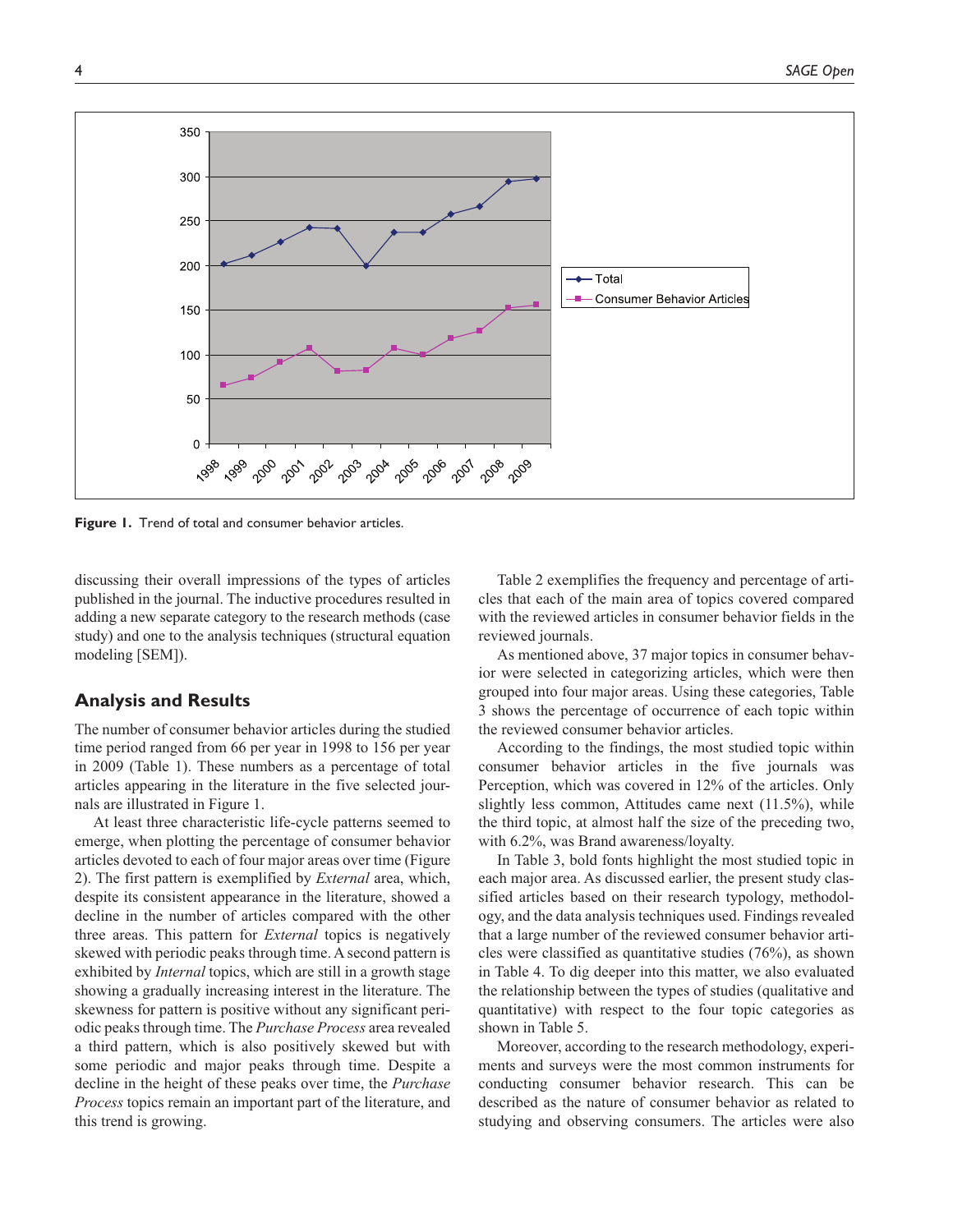

**Figure 2.** Occurrence of four major areas of topics in consumer behavior over time (%).

**Table 2.** Frequency and Percentage of Articles in Each Major Area.

| Major topic category    | Number of articles | ℅  |
|-------------------------|--------------------|----|
| Internal                | 534                | 43 |
| <b>Purchase Process</b> | 328                | 26 |
| External                | 313                | 23 |
| Miscellaneous           | 88                 | 8  |

classified by using one of the previously mentioned 10 analytical techniques. Table 6 presents the frequency and percentage of each research methodology and the analysis techniques used in the reviewed articles.

Moreover, Table 7 shows the trends regarding analytical techniques used during the 12 years studied as the percentage of all consumer behavior articles in each year.

In comparison with the study done by Helgeson et al. in 1984, there has been tremendous growth in the use of complex statistical techniques such as SEM. This may be due to the fact that these techniques involve advanced computer software and packages that did not exist in 1984. It may also be the result of an increase in the number of consumer behavior articles that conducted scientific hypothesis testing generated from a theory base. The complexity of the articles written has also witnessed an increase due to growing emphasis on theoretical foundations and multivariate statistics, linked to advances in computer manipulation of data. Thus, to comprehend the more recent consumer behavior articles, readers are required to have a greater knowledge of the theoretical roots of articles and more statistical sophistication than had been necessary for earlier articles.

Another consequence of the data analysis concerns articles that have been cited the most often in consumer behavior literature. Table 8 shows the 15 most cited articles in all journals, whereas Table 9 illustrates the three most influential articles from each journal.

## **Conclusion**

The results presented in this article suggest many implications for the consumer behavior research community, researchers, journal editors, and reviewers, as well as for the practitioners. In this regard, this article not only serves to evaluate the structure and evolution of the literature in consumer behavior field but also presents some assumptions about further developments in this literature.

By helping consumer behavior scholars to better understand the direction in which the field is going, the article is intended to provide a guideline for scholars in positioning their future research efforts. The results of this article provide consumer behavior researchers with a concrete perspective on what has been published on the subject area by indicating hot topics, research methods, and analysis techniques. The findings of this study highlight the most important consumer behavior topics and the most influential articles in the field based on citation frequency. The number of topics studied in consumer behavior showed a dramatic growth and revealed some general patterns during the 12 years studied in this article.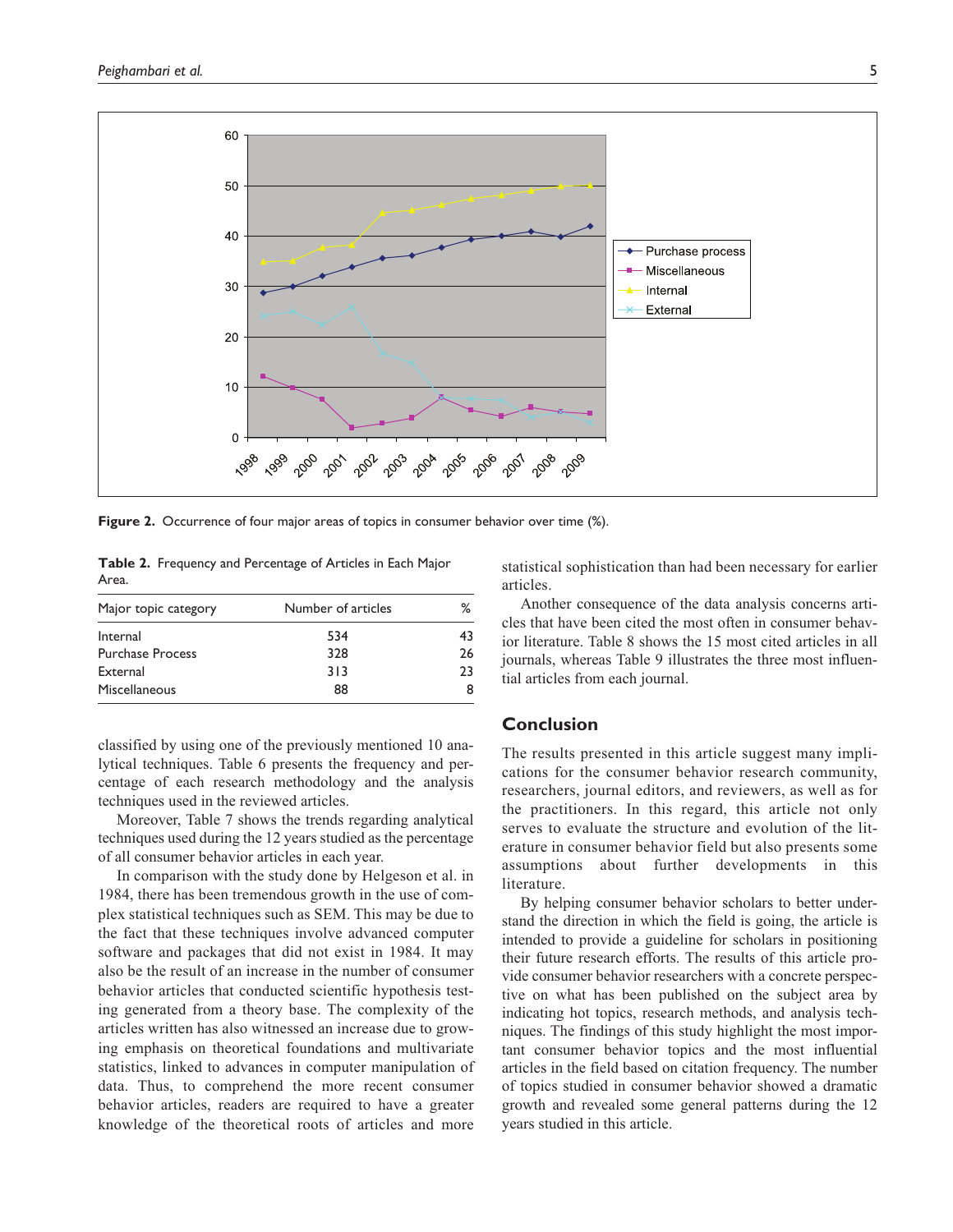| Topic category           | Number of articles | %               |
|--------------------------|--------------------|-----------------|
| Internal                 |                    |                 |
| Attitudes                | 145                | 11.5            |
| Attribution              | 36                 | 2.9             |
| Belief-expectancy models | П                  | 0.9             |
| Cognitive dissonance     | 16                 | 1.3             |
| Information processing   | 29                 | 2.3             |
| Involvement              | 12                 | 1.0             |
| Learning                 | 10                 | 0.8             |
| Life style               | 17                 | $\mathsf{I}$ .4 |
| Motivation               | 16                 | 1.3             |
| Perception               | 151                | 12.0            |
| Personality              | 12                 | 1.0             |
| Physiological            | 42                 | 3.3             |
| Values/beliefs           | 31                 | 2.5             |
| <b>Purchase Process</b>  |                    |                 |
| Brand awareness/loyalty  | 78                 | 6.2             |
| Choice                   | 74                 | 5.9             |
| Evaluation               | 46                 | 3.7             |
| Postpurchase             | 41                 | 3.3             |
| Purchase decision        | 60                 | 4.8             |
| process                  |                    |                 |
| Search for information   | 36                 | 2.9             |
| External                 |                    |                 |
| Communications           | 57                 | 4.5             |
| Consumer socialization   | 18                 | 1.5             |
| Culture                  | 32                 | 2.6             |
| Demographics             | 32                 | 2.6             |
| Family decision process  | 7                  | 0.6             |
| Group influences         | 24                 | 2.0             |
| Innovators/innovations   | 13                 | $\mathsf{L}$    |
| Opinion leaders          | 16                 | 0.3             |
| Persuasion               | 49                 | 3.9             |
| Segmentation             | 22                 | 1.8             |
| Situation                | 7                  | 0.6             |
| Social stratification    | $\overline{0}$     | 0.8             |
| <b>Miscellaneous</b>     |                    |                 |
| Consumerism              | 17                 | $\mathsf{I}$ .4 |
| General                  | 6                  | 0.5             |
| Models                   | 41                 | 3.4             |
| Preference               | 22                 | 1.8             |
| Public policy            | П                  | 0.9             |
| Store patronage          | 16                 | 0.3             |

**Table 3.** Major Topics of Consumer Behavior and Their Percentage of Occurrence.

**Table 4.** Frequency and Percentage of Research Typology.

| Research typology | Number of articles | ℅  |
|-------------------|--------------------|----|
| Qualitative       | 960                | 76 |
| Quantitative      | 139                | Ħ  |
| <b>Both</b>       | 164                | 13 |

**Table 5.** Frequency and Percentage of Research Typology With Regard to Topic Category.

|                           |                    | Research typology |      |
|---------------------------|--------------------|-------------------|------|
|                           | Qualitative        | Quantitative      | Both |
| Topic category            | Number of articles |                   |      |
| External                  | 47                 | 207               | 33   |
| Internal                  | 58                 | 399               | 71   |
| Miscellaneous             | 18                 | 87                | 8    |
| <b>Purchasing Process</b> | 26                 | 259               | 50   |

**Table 6.** Frequency and Percentage of Research Methodology and Data Analysis Techniques.

| Research methodology              | Number of articles | %               |
|-----------------------------------|--------------------|-----------------|
| Experiment                        | 530                | 42              |
| Survey                            | 530                | 42              |
| <b>Discussion</b>                 | 101                | 8               |
| Case study                        | 89                 | 7               |
| Other                             | 13                 | I               |
| Data analysis techniques          | Number of articles | ℅               |
| <b>ANOVA</b>                      | 278                | 22              |
| Descriptive                       | 164                | $\overline{13}$ |
| Multivariate analysis             | 164                | $\overline{13}$ |
| Bivariate and multiple regression | 139                | Н               |
| Other                             | 126                | 10              |
| SEM (PLS, LISREL)                 | 88                 | 7               |
| Correlation                       | 76                 | 6               |
| t test or chi-square              | 76                 | 6               |
| Content analysis                  | $\overline{3}1$    | 3               |
| Nonparametric                     | 39                 | 3               |
| Discourse analysis                | 22                 | 2               |
| Grounded theory                   | 22                 | $\overline{2}$  |
| Narrative analysis                | 19                 | 1.5             |
| Framework approach                | Н                  |                 |
| Ethnography                       | 8                  | 0.6             |

According to the results, authors aiming to have an article published in a journal will have a better understanding of the different trends consumer behavior research has had during the studied period. Moreover, potential authors, researchers, and interested readers may use the information presented as a means to assess the field.

The findings of this research also provide journal editors and reviewers with a wider (global, in a sense) perspective regarding the publication trends and themes on consumer behavior research topics, methods, and statistical analysis.

*Note.* SEM = structural equation modeling; PLS = partial least squares; LISREL = linear structural relations.

Practitioners can use this study to indicate which journals to consult as sources of information on specific topics. The analysis of the topic areas among the reviewed articles provides evidence that certain topic areas (Purchase Process and Internal) enjoyed consistent popularity among the chosen journals' editors and reviewers during the studied years,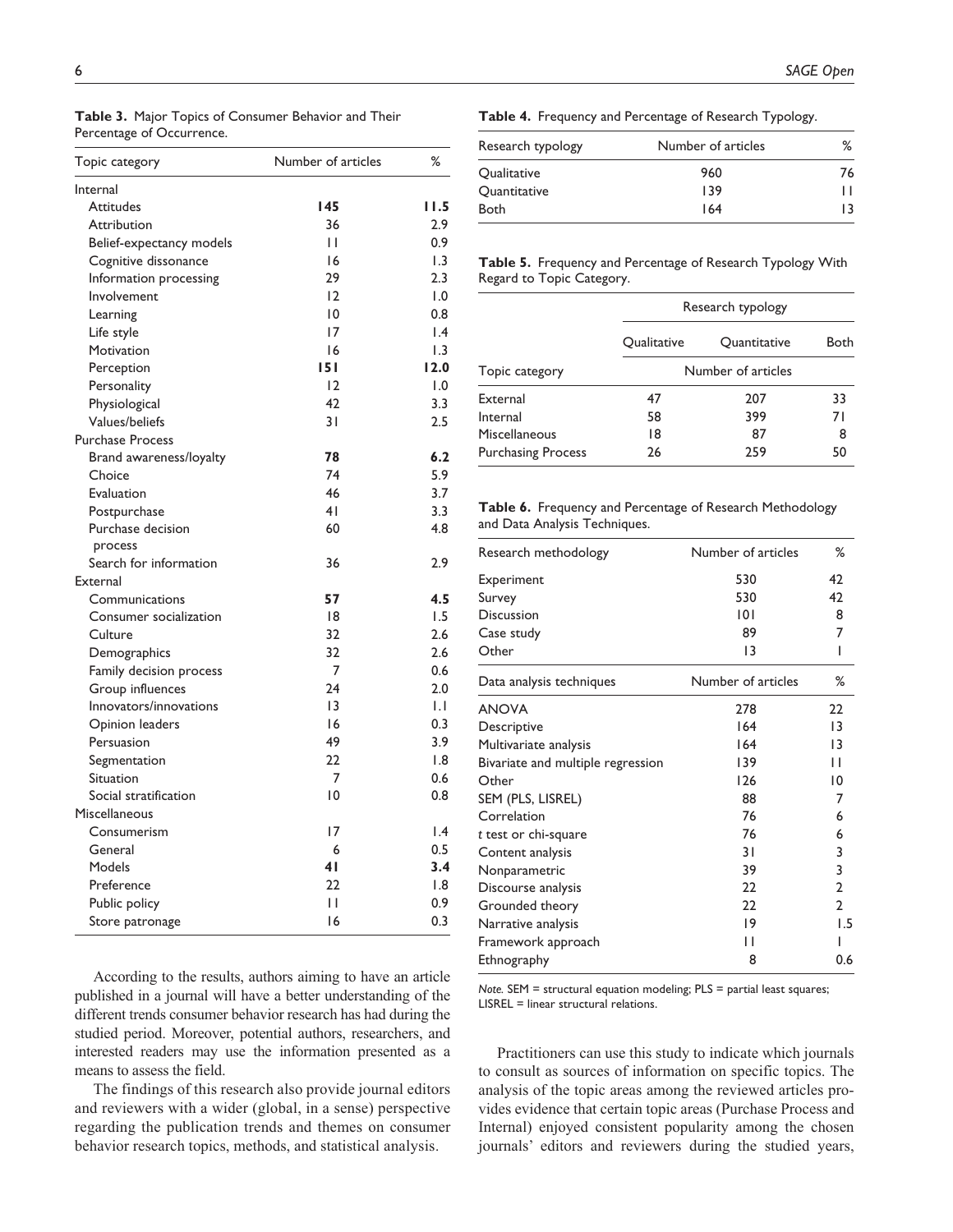| Analysis Technique                | 1998           | 1999 | 2000 | 2001             | 2002 | 2003 | 2004 | 2005 | 2006 | 2007 | 2008 | 2009 |
|-----------------------------------|----------------|------|------|------------------|------|------|------|------|------|------|------|------|
| <b>ANOVA</b>                      | 4.3            | 4.9  | 5.7  | 10.3             | 6.3  | 6.0  | 9.8  | 11.8 | 10.9 | 7.8  | 12.I | 10.1 |
| Bivariate and multiple regression | 7.3            | 3.0  | 3.7  | $\overline{1.0}$ | 7.3  | 4.9  | 8.5  | 6.7  | 10.4 | 12.2 | 12.2 | 12.8 |
| Correlation                       | 8.8            | 10.5 | 8.8  | 10.5             | 12.3 | 8.8  | 3.5  | 8.8  | 14.0 | 1.8  | 8.8  | 3.5  |
| Descriptive                       | 6.1            | 7.1  | 15.3 | 6.1              | 5.1  | 9.2  | 8.2  | 5. I | 5.1  | 18.4 | 6.1  | 8.2  |
| Multivariate analysis             | 8.3            | 7.4  | 5.8  | 5.0              | 4.1  | 7.4  | 9.1  | 7.4  | 9.9  | 9.1  | 11.6 | 14.9 |
| Nonparametric                     | 2.5            | 2.5  | 12.5 | 5.0              | 12.5 | 5.0  | 7.5  | 0    | 5.0  | 17.5 | 22.5 | 7.5  |
| <b>Oualitative</b>                | 2.6            | 12.0 | 7.7  | 6.8              | 9.4  | 5.1  | 6.8  | 6.0  | 6.8  | 7.7  | 12.8 | 16.2 |
| SEM (PLS, LISREL)                 | 2.1            | 3.7  | 5.3  | 7.4              | 5.3  | 6.9  | 9.5  | 8.5  | 10.6 | 9.5  | 14.3 | 16.9 |
| t test or chi-square              | 5.1            | 6.8  | 13.6 | 3.6              | 3.4  | 10.2 | 6.8  | 3.4  | 3.4  | 11.9 | 8.5  | 13.6 |
| Other                             | $\overline{0}$ | 5.7  | 8.6  | 4.3              | 4.3  | 5.7  | 7.1  | 5.7  | 8.6  | 12.9 | 12.9 | 14.3 |
|                                   |                |      |      |                  |      |      |      |      |      |      |      |      |

**Table 7.** Trend of Analytical Techniques Used in Consumer Behavior Literature (%).

*Note.* SEM = structural equation modeling; PLS = partial least squares; LISREL = linear structural relations.

|  |  | Table 8. Fifteen Top Cited Articles. |  |
|--|--|--------------------------------------|--|
|--|--|--------------------------------------|--|

| Journal                         | Article title                                                                                                                                                                                    | Citation |
|---------------------------------|--------------------------------------------------------------------------------------------------------------------------------------------------------------------------------------------------|----------|
| Journal of Marketing            | "Whence Consumer Loyalty?," 1999, Richard L. Oliver                                                                                                                                              | 5,104    |
| Journal of Consumer Research    | "Consumers and Their Brands: Developing Relationship Theory in Consumer Research,"<br>1998, Susan Fournier                                                                                       | 3,936    |
| Journal of Consumer Research    | "Brand Community," 2001, Albert M. Muniz Jr. and Thomas C. O'Guinn                                                                                                                               | 2,911    |
| Journal of Marketing            | "The Chain of Effects From Brand Trust and Brand Affect to Brand Performance: The<br>Role of Brand Loyalty," 2001, Arjun Chaudhuri and Morris B. Holbrook                                        | 2,560    |
| Journal of Marketing            | "Consumer Trust, Value, and Loyalty in Relational Exchanges," 2002, Deepak<br>Sirdeshmukh, Jagdip Singh, and Barry Sabol                                                                         | 2,208    |
| Journal of Consumer Research    | "Assessing Measurement Invariance in Cross-National Consumer Research," 1998, Jan-<br>Benedict E. M. Steenkamp and Hans Baumgartner                                                              | 2,166    |
| Journal of Consumer Research    | "Constructive Consumer Choice Processes," 1998, James R. Bettman, Mary Frances Luce,<br>and John W. Payne                                                                                        | 1,909    |
| Journal of Marketing            | "Customer Evaluations of Service Complaint Experiences: Implications for Relationship<br>Marketing," 1998, Stephen S. Tax, Stephen W. Brown, and Murali Chandrashekaran                          | 1,807    |
| Journal of Marketing            | "Self-Service Technologies: Understanding Customer Satisfaction With Technology-Based<br>Service Encounters," 2000, Matthew L. Meuter, Amy L. Ostrom, Robert I. Roundtree,<br>and Mary Jo Bitner | 1.681    |
| Journal of Marketing Research   | "A Model of Customer Satisfaction With Service Encounters Involving Failure and<br>Recovery," 1999, Amy K. Smith, Ruth N. Bolton, and Janet Wagner                                               | 1,559    |
| Journal of Marketing Research   | "Satisfaction, Repurchase Intent, and Repurchase Behavior: Investigating the Moderating<br>Effect of Customer Characteristics," 2001, Vikas Mittal and Wagner A. Kamakura                        | 1,409    |
| Journal of Marketing            | "On the Profitability of Long-Life Customers in a Noncontractual Setting: An Empirical<br>Investigation and Implications for Marketing," 2000, Werner J. Reinartz and V. Kumar                   | 1,196    |
| Journal of Consumer Research    | "Heart and Mind in Conflict: The Interplay of Affect and Cognition in Consumer Decision<br>Making," 1999, Baba Shiv and Alexander Fedorikhin                                                     | 1,099    |
| Journal of Marketing Research   | "A Dynamic Model of Customers' Usage of Services: Usage as an Antecedent and<br>Consequence of Satisfaction," 1999, Ruth N. Bolton and Katherine N. Lemon                                        | 956      |
| Journal of Advertising Research | "The Internet Shopper," 1999, Naveen Donthu and Adriana Gacia                                                                                                                                    | 859      |

while the interest in topics related to external aspects of consumer behavior has decreased among the five journals. This is in line with the ever-changing environment of consumers' decision making and the move from profit-focused perspective of companies to a relationship-focused one to increase loyalty. This seems to be in line with the evolution of consumers' preferences too, meaning that scholarly work in these journals has recognized this change and has begun to investigate these changes in consumer behavior.

## *Limitations and Avenues for Future Research*

While the content analysis conducted in this study provides useful information to consumer behavior researchers and practitioners, several limitations of the study must be indicated. First, the five journals analyzed here do not represent the entire body of consumer behavior research. In this regard, future studies could select a larger number of journals, as well as conference proceedings and books from various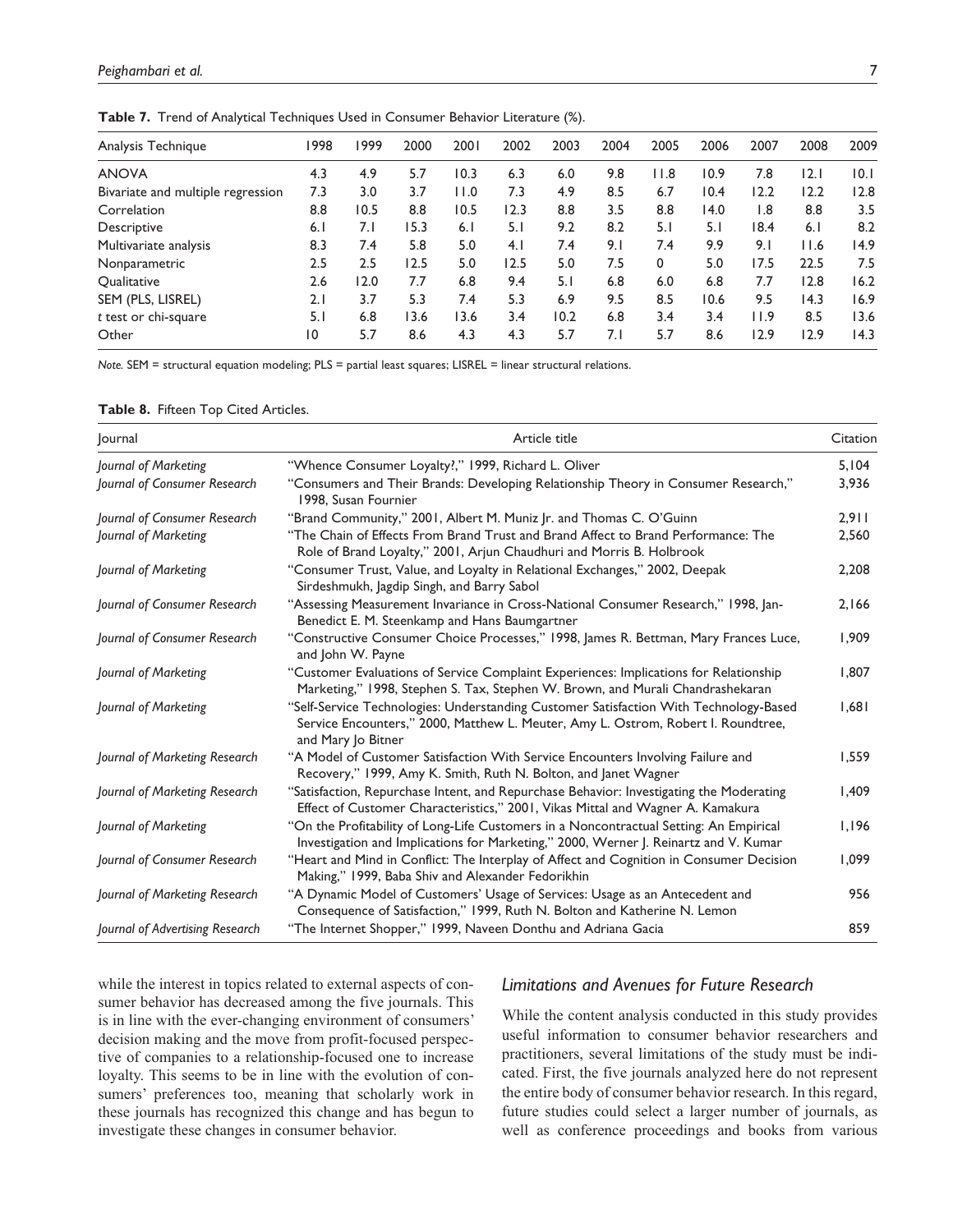**Table 9.** Three Top Cited Articles of Each Journal.

| Article title                                                                                                                                                                                 | Citation |
|-----------------------------------------------------------------------------------------------------------------------------------------------------------------------------------------------|----------|
| Journal of Consumer Research                                                                                                                                                                  |          |
| "Consumers and Their Brands: Developing Relationship Theory in Consumer Research," 1998, Susan Fournier                                                                                       | 3,936    |
| "Assessing Measurement Invariance in Cross-National Consumer Research," 1998, Jan-Benedict E. M. Steenkamp and Hans<br>Baumgartner                                                            | 2,166    |
| "Constructive Consumer Choice Processes," 1998, James R. Bettman, Mary Frances Luce, and John W. Payne                                                                                        | 1,909    |
| Journal of Marketing Research                                                                                                                                                                 |          |
| "A Model of Customer Satisfaction With Service Encounters Involving Failure and Recovery," 1999, Amy K. Smith, Ruth N.<br>Bolton, and Janet Wagner                                            | 1,559    |
| "Satisfaction, Repurchase Intent, and Repurchase Behavior: Investigating the Moderating Effect of Customer<br>Characteristics," 2001, Vikas Mittal and Wagner A. Kamakura                     | 1,409    |
| "A Dynamic Model of Customers' Usage of Services: Usage as an Antecedent and Consequence of Satisfaction," 1999,<br>Ruth N. Bolton and Katherine N. Lemon                                     | 956      |
| Journal of Marketing                                                                                                                                                                          |          |
| "Whence Consumer Loyalty?," 1999, Richard L. Oliver                                                                                                                                           | 5,104    |
| "Customer Evaluations of Service Complaint Experiences: Implications for Relationship Marketing," 1998, Stephen S. Tax,<br>Stephen W. Brown, and Murali Chandrashekaran                       | 1,807    |
| "Self-Service Technologies: Understanding Customer Satisfaction With Technology-Based Service Encounters," 2000,<br>Matthew L. Meuter, Amy L. Ostrom, Robert I. Roundtree, and Mary Jo Bitner | 1,681    |
| Journal of Advertising Research                                                                                                                                                               |          |
| "The Internet Shopper," 1999, Naveen Donthu and Adriana Gacia                                                                                                                                 | 859      |
| "Attitude Toward the Site," 1999, Q. Chen and W. D. Wells                                                                                                                                     | 825      |
| "A Multivariate Analysis of Web Usage," 1999, Pradeep K. Korgaonkar and Lori D. Wolin                                                                                                         | 810      |
| Journal of Advertising                                                                                                                                                                        |          |
| "Building Brand Image Through Event Sponsorship: The Role of Image Transfer," 1999, K. P. Gwinner and J. Eaton                                                                                | 575      |
| "The Impact of Corporate Credibility and Celebrity Credibility on Consumer Reaction to Advertisements and Brands,"<br>2000, R. E. Goldsmith, B. A. Lafferty, and S. J. Newell                 | 533      |
| "Impact of 3-D Advertising on Product Knowledge, Brand Attitude, and Purchase Intention: The Mediating Role of<br>Presence," 2002, Hairong Li, Terry Daugherty, and Frank Biocca              | 336      |

disciplines. Furthermore, this article reviewed consumer behavior studies published in a specific period. Extending this time frame would, of course, strengthen the results and their generalizability.

Moreover, as Yale and Gilly (1988) argued, any content analysis may, to some extent, have a learning bias, meaning that when the judges (in our case the authors of the article) review more articles, they become more skillful and intuitive, which may result in a different manner of inspection for the articles evaluated earlier versus the ones assessed later in the process. As the reviews of the articles done in this study are based on the judgments of its authors, further research may come up with new and slightly different results. Therefore, a more systematic and transparent coding scheme is recommended for future study.

Future studies of the consumer behavior research literature can also investigate authorship of the articles, including which authors have had what impact on the discipline and which scholars from which institutions have been productive in terms of consumer behavior publications. Finally, future research can investigate and categorize the results and the implications of articles in each topic, as well as the theories that have been used or applied in those studies.

#### **Declaration of Conflicting Interests**

The author(s) declared no potential conflicts of interest with respect to the research, authorship, and/or publication of this article.

#### **Funding**

The author(s) received no financial support for the research and/or authorship of this article.

#### **References**

- Arndt, J. (1986). Paradigms in consumer research: A review of perspectives and approaches. *European Journal of Marketing*, *20*, 23-40.
- Battalio, R. C., Kagel, J. H., Winkler, R. C., Fisher, E., Jr., Basmann, R. L., & Krasner, L. (1974). An experimental investigation of consumer behavior in a controlled environment. *Journal of Consumer Research*, *1*, 52-60.
- Belk, R., Askegaard, S., & Scott, L. (Eds.). (2012). *Research in consumer behavior*. Howard House, Bingley, UK: Emerald Group Publishing Limited.
- Berthon, P., Pitt, L., Ewing, M., & Carr, C. L. (2002). Potential research space in MIS: A framework for envisioning and evaluating research replication, extension, and generation. *Information Systems Research*, *13*, 416-427.